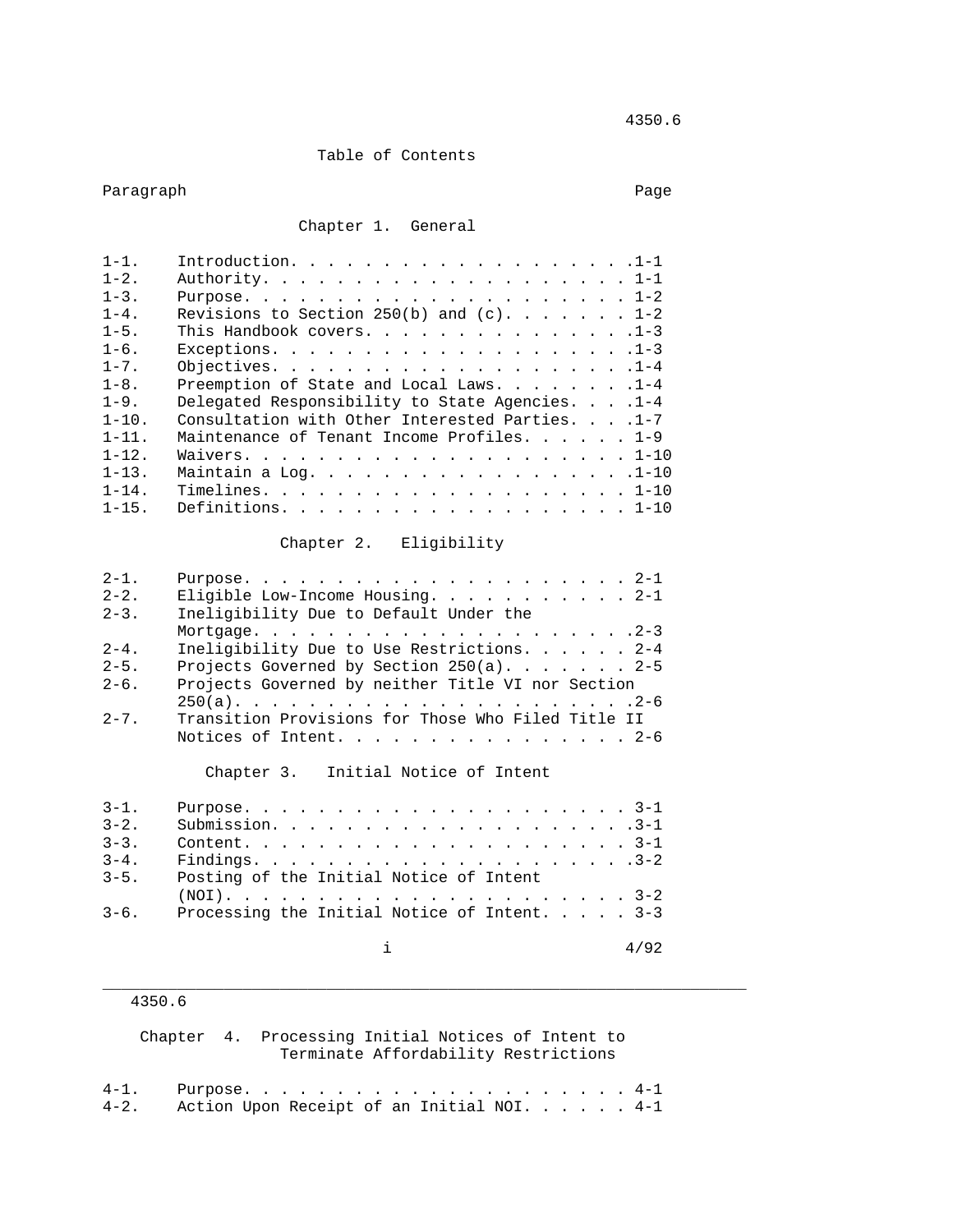| $4 - 3$ .  | Loan Management Staff sends Information to the                                                               |  |  |  |
|------------|--------------------------------------------------------------------------------------------------------------|--|--|--|
| $4 - 4$ .  | Information to Tenant Representatives and State                                                              |  |  |  |
| $4 - 5$ .  | and Local Governments. $4-2$<br>Information to Tenants. 4-2                                                  |  |  |  |
| $4-6$ .    | Submission and Evaluation of Plans of Action. 4-3                                                            |  |  |  |
|            | Chapter 5. Processing Initial Notices of Intent to Extend<br>Affordability Restrictions by Retention or Sale |  |  |  |
| $5 - 1$ .  |                                                                                                              |  |  |  |
| $5 - 2$ .  | Windfall Profits Test. 5-1                                                                                   |  |  |  |
| $5 - 3$ .  | Submission of the Initial NOI to Housing Programs                                                            |  |  |  |
|            |                                                                                                              |  |  |  |
| $5 - 4$ .  | Information to Owners Who Requested                                                                          |  |  |  |
|            |                                                                                                              |  |  |  |
| $5 - 5$ .  | Information to Tenants. 5-4                                                                                  |  |  |  |
| $5 - 6$ .  | Information to State and Local Governments. 5-5                                                              |  |  |  |
| $5 - 7$ .  | Capital Needs Assessment. 5-5                                                                                |  |  |  |
| $5 - 8$ .  | Submission of Appraisals. 5-5                                                                                |  |  |  |
| $5 - 9$ .  | Reconciliation of Appraisals. 5-7                                                                            |  |  |  |
| $5 - 10$ . | Third Appraisal. 5-8                                                                                         |  |  |  |
| $5 - 11.$  | Sending Information to Owners. 5-10                                                                          |  |  |  |
| $5 - 12$ . | Calculating Figures from Appraisal Data. $\ldots$ . 5-10                                                     |  |  |  |

# Chapter 6. Owner's Options

| $6 - 1$   | Introduction. 6-1                                 |
|-----------|---------------------------------------------------|
| $6 - 2$ . | Owner's Initial Notice of Intent was to Terminate |
|           | Affordability. 6-1                                |
| $6 - 3$ . | Owner's Initial Notice of Intent was to Extend    |
|           | Affordability Restrictions. 6-1                   |
| $6 - 4$ . | Sale of the Project. 6-3                          |
| $6 - 5$ . | If the owner changes its mind. 6-3                |

Chapter 7. Second Notice of Intent, Voluntary and

4/92 ii

4350.6-CHG.1

|            | Mandatory Sales                         |          |
|------------|-----------------------------------------|----------|
| $7 - 1$ .  | Introduction.                           | $7 - 1$  |
| $7 - 2$ .  | Review for Accuracy.                    | $7 - 1$  |
| $7 - 3$ .  | Notification to Oualified Purchasers.   | $7 - 1$  |
| $7 - 4$ .  | Attempt to Sell the Project.            | $7 - 5$  |
| $7 - 5$ .  | Expression of Interest.                 | $7 - 6$  |
| $7 - 6$ .  | Information from HUD:                   | $7 - 7$  |
| $7 - 7$ .  | Bona Fide and Other Offers.             | $7 - 8$  |
| $7 - 8$ .  | Receipt and Acceptance of an Offer.     | $7 - 11$ |
| $7 - 9$ .  | HUD's Determination of Acceptability of |          |
|            | Offer.                                  | $7 - 13$ |
| $7 - 10$ . | Final Acceptance of the Contract of     |          |
|            | Sale.                                   | $7 - 13$ |
| $7 - 11.$  | Submission of a Plan of Action.         | $7 - 14$ |

\_\_\_\_\_\_\_\_\_\_\_\_\_\_\_\_\_\_\_\_\_\_\_\_\_\_\_\_\_\_\_\_\_\_\_\_\_\_\_\_\_\_\_\_\_\_\_\_\_\_\_\_\_\_\_\_\_\_\_\_\_\_\_\_\_\_\_\_\_\_\_\_\_\_\_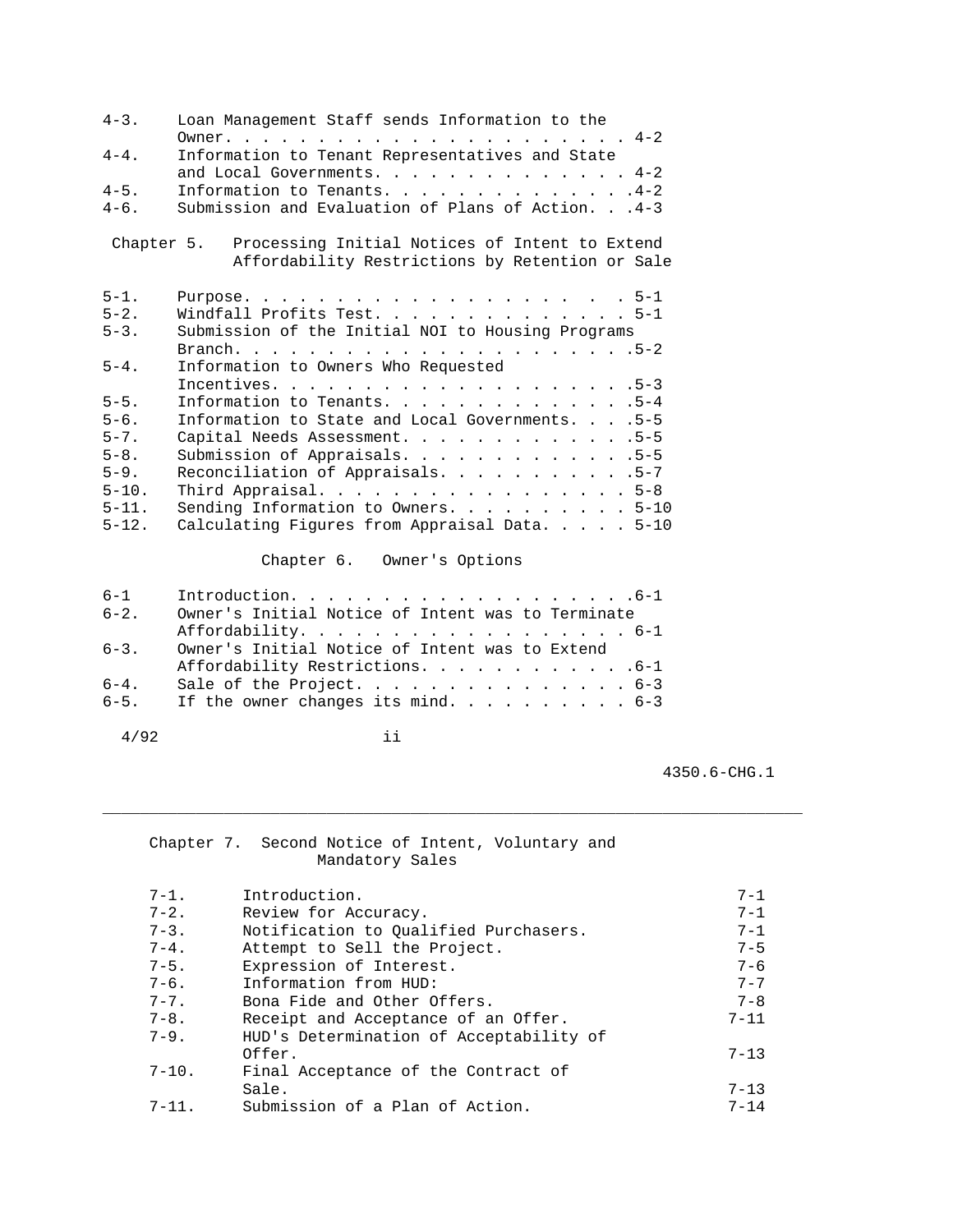| $7 - 12$ . | Failure to Consummate Sales               |          |
|------------|-------------------------------------------|----------|
|            | Transactions.                             | $7 - 14$ |
| $7 - 13$ . | Acceptance of Subsequent Offers.          | $7 - 15$ |
| $7 - 14$ . | If there is no Purchase of the Project.   | $7 - 15$ |
| $7 - 15$ . | Termination of Low-Income Affordability   |          |
|            | Restrictions Due to Not Closing the Sale. | $7 - 17$ |
|            |                                           |          |

Chapter 8. PLANS OF ACTION

| Section A. |  | General |
|------------|--|---------|
|------------|--|---------|

| $8 - 1$ .  | Purpose.                               | $8 - 1$  |
|------------|----------------------------------------|----------|
| $8 - 2$ .  | Categories of Plans of Action and      |          |
|            | Organization of the Chapter.           | $8 - 1$  |
| $8 - 3$ .  | Submission of Plans of Action.         | $8 - 3$  |
| $8 - 4$ .  | Failure to Submit a Plan of Action.    | $8 - 6$  |
| $8 - 5$ .  | The Contents of All Plans of Action.   | $8 - 6$  |
| $8-6$ .    | HUD Action upon Receipt of a Plan of   |          |
|            | Action.                                | $8 - 7$  |
| $8 - 7$ .  | State and Local Agency Responsibility. | $8 - 11$ |
| $8 - 8$ .  | Deficiencies in the Plan of Action.    | $8 - 11$ |
| $8 - 9$ .  | Revisions.                             | $8 - 12$ |
| $8 - 10$ . | Retention of Materials.                | $8 - 14$ |
|            |                                        |          |

\_\_\_\_\_\_\_\_\_\_\_\_\_\_\_\_\_\_\_\_\_\_\_\_\_\_\_\_\_\_\_\_\_\_\_\_\_\_\_\_\_\_\_\_\_\_\_\_\_\_\_\_\_\_\_\_\_\_\_\_\_\_\_\_\_\_\_\_\_\_\_\_\_\_\_

\_\_\_\_\_\_\_\_\_\_\_\_\_\_\_\_\_\_\_\_\_\_\_\_\_\_\_\_\_\_\_\_\_\_\_\_\_\_\_\_\_\_\_\_\_\_\_\_\_\_\_\_\_\_\_\_\_\_\_\_\_\_\_\_\_\_\_\_\_\_\_\_\_\_\_

\_\_\_\_\_\_\_\_\_\_\_\_\_\_\_\_\_\_\_\_\_\_\_\_\_\_\_\_\_\_\_\_\_\_\_\_\_\_\_\_\_\_\_\_\_\_\_\_\_\_\_\_\_\_\_\_\_\_\_\_\_\_\_\_\_\_\_\_\_\_\_\_\_\_\_

iii 1/93

4350.6-CHG.1

### Section B.

#### Plans of Action to Terminate Low-Income Affordability Restrictions

| $8 - 11$ . | Timeframe for Submission of a Plan of     |           |
|------------|-------------------------------------------|-----------|
|            | Action.                                   | $8 - 15$  |
| $8 - 12$ . | Contents of Plans of Action Requesting to |           |
|            | Terminate Low-Income Affordability        |           |
|            | Restrictions.                             | $8 - 15$  |
| $8 - 13$ . | Review of Plans of Action to Terminate    |           |
|            | Low-Income Affordability Restrictions.    | $8 - 17$  |
| $8 - 14$ . | Loan Management Review.                   | $8 - 23$  |
| $8 - 15$ . | If the Plan of Action is approved.        | $8 - 2.4$ |
|            |                                           |           |

## Section C.

Plans of Action to Extend Low-Income Affordability Restrictions

| $8 - 16$ . | Timeframe for Submission of Plan of |          |
|------------|-------------------------------------|----------|
|            | Action (POA).                       | $8 - 25$ |
| $8 - 17$ . | Contents of Plans of Action.        | $8 - 25$ |
| $8-18$ .   | Reviewing POAs to Extend Low-Income |          |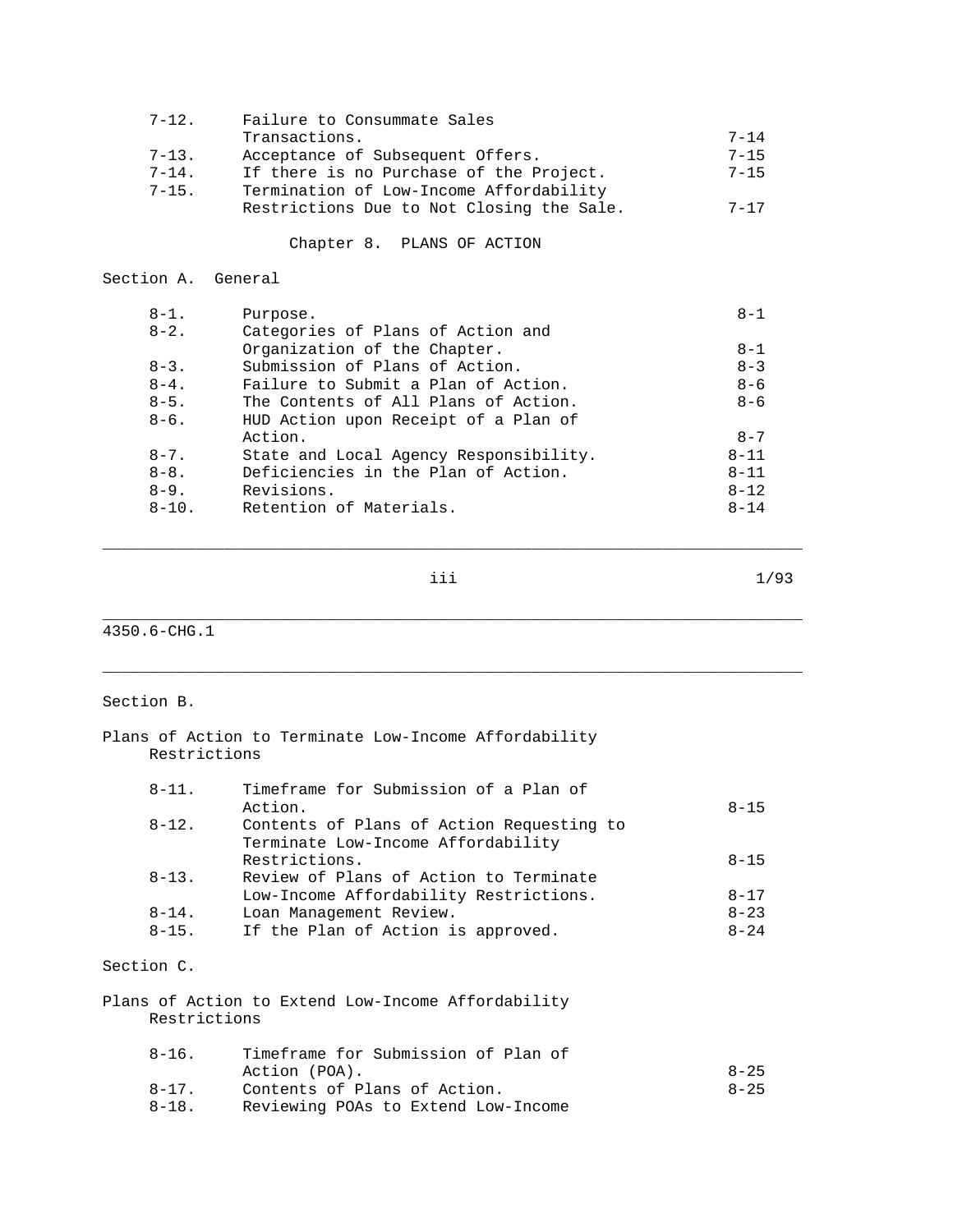|                          | Affordability Restrictions.                                                            | $8 - 34$             |
|--------------------------|----------------------------------------------------------------------------------------|----------------------|
| Section D.               |                                                                                        |                      |
|                          | Incentives to Retain the Project                                                       |                      |
| $8 - 19$ .<br>$8 - 20$ . | Contents of Plans of Action.<br>Escrow Requirements.                                   | $8 - 42$<br>$8 - 43$ |
| Section E.               |                                                                                        |                      |
|                          | Voluntary or Mandatory Sale of the Project Other<br>than for Sale to Resident Councils |                      |
| $8 - 21$ .<br>$8 - 22$ . | Contents of Plan of Action.<br>Grants to Reduce Preservation Project<br>Rent.          | $8 - 44$<br>$8 - 49$ |
| $8 - 23$ .               | Headquarters Review of Grants.                                                         | $8 - 50$             |

1/93 iv

\_\_\_\_\_\_\_\_\_\_\_\_\_\_\_\_\_\_\_\_\_\_\_\_\_\_\_\_\_\_\_\_\_\_\_\_\_\_\_\_\_\_\_\_\_\_\_\_\_\_\_\_\_\_\_\_\_\_\_\_\_\_\_\_\_\_\_\_\_\_\_\_\_\_\_

\_\_\_\_\_\_\_\_\_\_\_\_\_\_\_\_\_\_\_\_\_\_\_\_\_\_\_\_\_\_\_\_\_\_\_\_\_\_\_\_\_\_\_\_\_\_\_\_\_\_\_\_\_\_\_\_\_\_\_\_\_\_\_\_\_\_\_\_\_\_\_\_\_\_\_

\_\_\_\_\_\_\_\_\_\_\_\_\_\_\_\_\_\_\_\_\_\_\_\_\_\_\_\_\_\_\_\_\_\_\_\_\_\_\_\_\_\_\_\_\_\_\_\_\_\_\_\_\_\_\_\_\_\_\_\_\_\_\_\_\_\_\_\_\_\_\_\_\_\_\_

4350.6-CHG.1

#### Section F.

Final Decision and Action on the Plan of Action

| $8 - 24$ . | Delegation of Authority.                  | $8 - 51$ |
|------------|-------------------------------------------|----------|
| $8 - 25$ . | Timeframes for Final Approval.            | $8 - 51$ |
| $8 - 26$ . | Plan of Action Approval.                  | $8 - 52$ |
| $8 - 27$ . | Updating the Tenant Profile.              | $8 - 53$ |
| $8 - 28$ . | Notifications of Approval of a POA.       | $8 - 53$ |
| $8 - 29$ . | Submissions to HUD Headquarters.          | $8 - 54$ |
| $8 - 30$ . | Extension of Low-Income Affordability     |          |
|            | Restrictions.                             | $8 - 57$ |
| $8 - 31$ . | Permissible Prepayment for Those Filing a |          |
|            | Plan of Action to Extend Low-Income       |          |
|            | Affordability Restrictions.               | $8 - 57$ |
|            |                                           |          |
| Section G. |                                           |          |
|            |                                           |          |
|            | Implementation of a Plan of Action        |          |
|            |                                           |          |

| $8 - 32$ . | Effective Date.                        | $8 - 60$ |
|------------|----------------------------------------|----------|
| $8 - 33$ . | Failure to Consummate Sales            |          |
|            | Transactions.                          | $8 - 60$ |
| $8 - 34$ . | Plan of Action Expenses.               | $8 - 60$ |
| $8 - 35$ . | Retroactive Incentives for Delayed POA |          |
|            | Approval.                              | $8 - 61$ |
| $8 - 36$ . | Distribution of the POA.               | $8 - 61$ |
| $8 - 37$ . | Provision of Incentives.               | $8 - 61$ |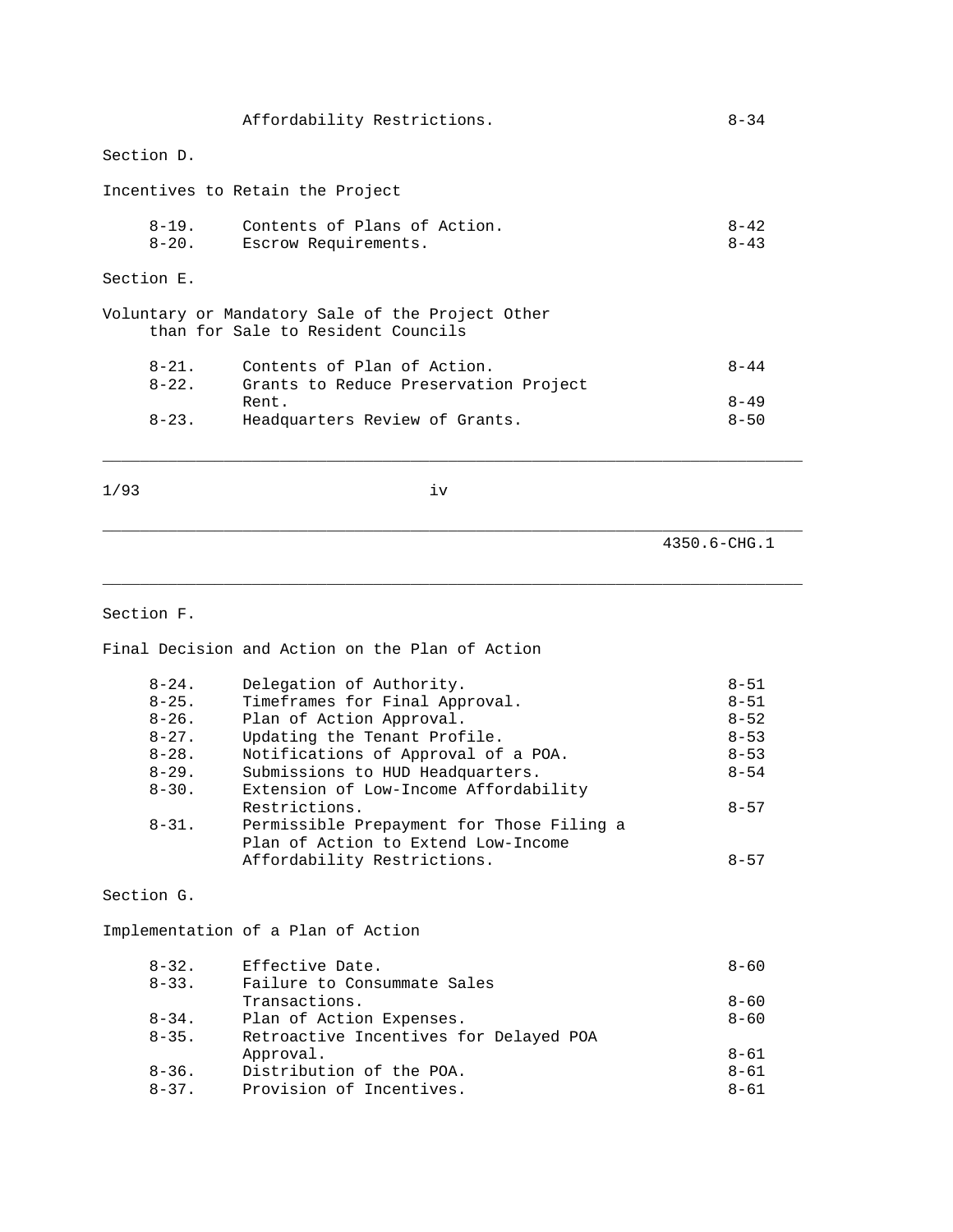\_\_\_\_\_\_\_\_\_\_\_\_\_\_\_\_\_\_\_\_\_\_\_\_\_\_\_\_\_\_\_\_\_\_\_\_\_\_\_\_\_\_\_\_\_\_\_\_\_\_\_\_\_\_\_\_\_\_\_\_\_\_\_\_\_\_\_\_\_\_\_\_\_\_\_

\_\_\_\_\_\_\_\_\_\_\_\_\_\_\_\_\_\_\_\_\_\_\_\_\_\_\_\_\_\_\_\_\_\_\_\_\_\_\_\_\_\_\_\_\_\_\_\_\_\_\_\_\_\_\_\_\_\_\_\_\_\_\_\_\_\_\_\_\_\_\_\_\_\_\_

\_\_\_\_\_\_\_\_\_\_\_\_\_\_\_\_\_\_\_\_\_\_\_\_\_\_\_\_\_\_\_\_\_\_\_\_\_\_\_\_\_\_\_\_\_\_\_\_\_\_\_\_\_\_\_\_\_\_\_\_\_\_\_\_\_\_\_\_\_\_\_\_\_\_\_

4350.6-CHG.3

## Table of Contents

Paragraph Page

Chapter 9: Resident Homeownership Program

| $9 - 1$  |                                                |          |
|----------|------------------------------------------------|----------|
| $9 - 2$  | Forms of Homeownership 9-3                     |          |
| $9 - 3$  | The Role of the Resident Initiatives           |          |
| $9 - 4$  | Organizational of and Assistance to            |          |
|          | Resident Councils (RCs) 9-10                   |          |
| $9 - 5$  |                                                |          |
| $9 - 6$  |                                                |          |
| $9 - 7$  | Seller Financing 9-19                          |          |
| $9 - 8$  | Notification to New Tenants 9-19               |          |
| $9 - 9$  | Financial Assistance 9-19                      |          |
| $9 - 10$ | Submission of the Resident Homeownership       |          |
|          | Plan of Action (RHP)                           | $9 - 22$ |
| $9 - 11$ | Required Review of the RHP                     | $9 - 22$ |
| $9 - 12$ |                                                | $9 - 22$ |
| $9 - 13$ | Required Conditions of a RHP                   |          |
|          | Required Elements of a Resident Homeownership  | $9 - 34$ |
| $9 - 14$ |                                                | $9 - 43$ |
|          | Approval of a Resident Homeownership Program   |          |
| $9 - 15$ | Headquarters Review of the Required Conditions |          |
|          |                                                | $9 - 43$ |
| $9 - 16$ | Grant and Use Agreements                       | $9 - 44$ |
| $9 - 17$ | Phase-In Period for Sales 9-45                 |          |
| $9 - 18$ |                                                |          |
| $9 - 19$ | The Resident Initiatives Specialist (RIS)      | $9 - 48$ |
| $9 - 20$ | Organization and Responsibilities              | $9 - 48$ |
| $9 - 21$ | Offer to Purchase                              | $9 - 50$ |
| $9 - 22$ | Receipt and Acceptance of an Offer 9-50        |          |
| $9 - 23$ | Notification to New Tenants                    | $9 - 51$ |
| $9 - 24$ | Submission and Review of a Limited Equity      |          |
|          | Cooperative Plan of Action (LEP) 9-51          |          |
| $9 - 25$ | Request for Incentives                         | $9 - 51$ |
| $9 - 26$ | Components of a Resident Homeownership         |          |
| $9 - 27$ | Membership Fees from Initial Members 9-55      |          |
| $9 - 28$ | Resale of Memberships 9-57                     |          |
| $9 - 29$ |                                                |          |
| $9 - 30$ | Subsequent Members Payment of Membership       |          |
|          |                                                |          |
| $9 - 31$ | Final Actions and Implementation of a LEP 9-59 |          |
| $9 - 32$ | Other Requirements 9-59                        |          |
|          |                                                |          |

 $\sqrt{1/93}$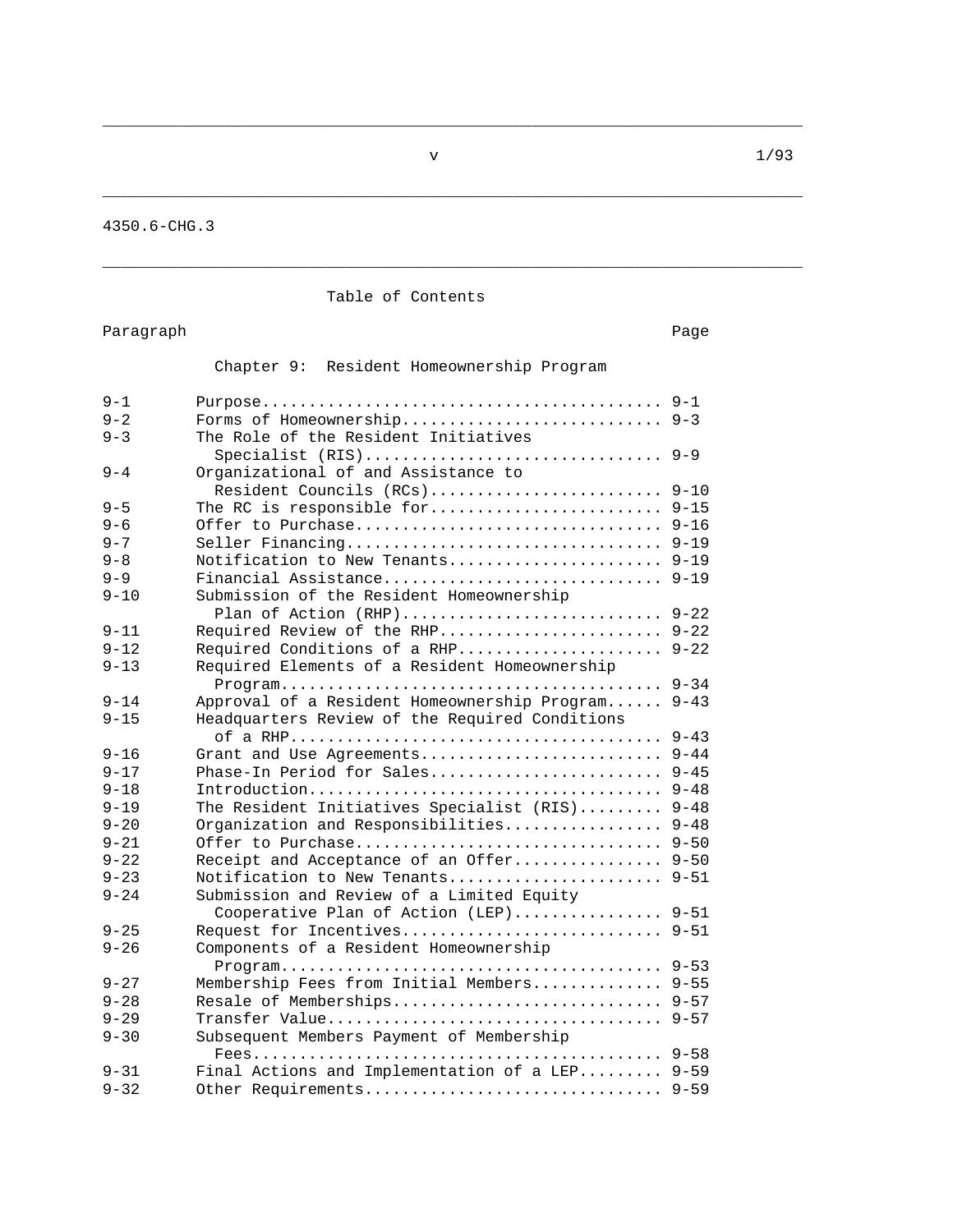\_\_\_\_\_\_\_\_\_\_\_\_\_\_\_\_\_\_\_\_\_\_\_\_\_\_\_\_\_\_\_\_\_\_\_\_\_\_\_\_\_\_\_\_\_\_\_\_\_\_\_\_\_\_\_\_\_\_\_\_\_\_\_\_\_

 $\_$  ,  $\_$  ,  $\_$  ,  $\_$  ,  $\_$  ,  $\_$  ,  $\_$  ,  $\_$  ,  $\_$  ,  $\_$  ,  $\_$  ,  $\_$  ,  $\_$  ,  $\_$  ,  $\_$  ,  $\_$  ,  $\_$  ,  $\_$  ,  $\_$  ,  $\_$  ,  $\_$  ,  $\_$  ,  $\_$  ,  $\_$  ,  $\_$  ,  $\_$  ,  $\_$  ,  $\_$  ,  $\_$  ,  $\_$  ,  $\_$  ,  $\_$  ,  $\_$  ,  $\_$  ,  $\_$  ,  $\_$  ,  $\_$  ,

 $\_$  ,  $\_$  ,  $\_$  ,  $\_$  ,  $\_$  ,  $\_$  ,  $\_$  ,  $\_$  ,  $\_$  ,  $\_$  ,  $\_$  ,  $\_$  ,  $\_$  ,  $\_$  ,  $\_$  ,  $\_$  ,  $\_$  ,  $\_$  ,  $\_$  ,  $\_$  ,  $\_$  ,  $\_$  ,  $\_$  ,  $\_$  ,  $\_$  ,  $\_$  ,  $\_$  ,  $\_$  ,  $\_$  ,  $\_$  ,  $\_$  ,  $\_$  ,  $\_$  ,  $\_$  ,  $\_$  ,  $\_$  ,  $\_$  ,

| $9 - 33$<br>$9 - 34$<br>$9 - 35$<br>$9 - 36$<br>$9 - 37$<br>$9 - 38$<br>$9 - 39$<br>$9 - 40$<br>$9 - 41$<br>$9 - 42$<br>$9 - 43$ | Protection of Nonpurchasing Families 9-60<br>Restrictions on Resale by Homeowners 9-64<br>Initial Homeowner's Promissory Note 9-65<br>Subsequent Homeowner's Promissory Note 9-71<br>Payment of Residual Proceeds 9-77<br>Housing Standards: Inspections 9-78<br>Section 8 Rental Assistance 9-78 |  |
|----------------------------------------------------------------------------------------------------------------------------------|---------------------------------------------------------------------------------------------------------------------------------------------------------------------------------------------------------------------------------------------------------------------------------------------------|--|
| $9 - 44$                                                                                                                         | Tenant Selection Procedures 9-81<br>Chapters 1 through 6 issued April 10, 1992<br>Chapters 7 and 8 issued January 7, 1993<br>Chapters 10 and 11 issued October 8, 1993<br>Chapter 12 ELIHPA Plans of Action Reserved                                                                              |  |

vii

3/94

|            | Chapter 10. Prepaid Projects   |           |
|------------|--------------------------------|-----------|
| $10 - 1$ . | Introduction                   | $10 - 1$  |
| $10-2.$    | Approval of a POA to Terminate |           |
|            | the Low-Income Affordability   |           |
|            | Restrictions                   | $10 - 1$  |
| $10-3$ .   | Relocation of Involuntarily    |           |
|            | Displaced Tenants Under        |           |
|            | Permissible Prepayment         | $10 - 3$  |
| $10 - 4$ . | Mandatory Continued Occupancy  |           |
|            | for Permissible Prepayment     | $10 - 6$  |
| $10 - 5$ . | Relocation Expenses for        |           |
|            | Permissible Prepayment         | $10 - 8$  |
| $10-6$ .   | Section 8 Assistance for       |           |
|            | Permissible Prepayment         | $10 - 10$ |
| $10 - 7$ . | Applicability of the Uniform   |           |
|            | Relocation Act (URA)           | $10 - 11$ |
| $10 - 8$ . | Provisions of the Use          |           |
|            | Agreement                      | $10 - 11$ |
|            |                                |           |

\_\_\_\_\_\_\_\_\_\_\_\_\_\_\_\_\_\_\_\_\_\_\_\_\_\_\_\_\_\_\_\_\_\_\_\_\_\_\_\_\_\_\_\_\_\_\_\_\_\_\_\_\_\_\_\_\_\_\_\_\_\_\_\_\_\_\_\_\_

Chapter 11. Servicing a Project after Expansion

3/94 vi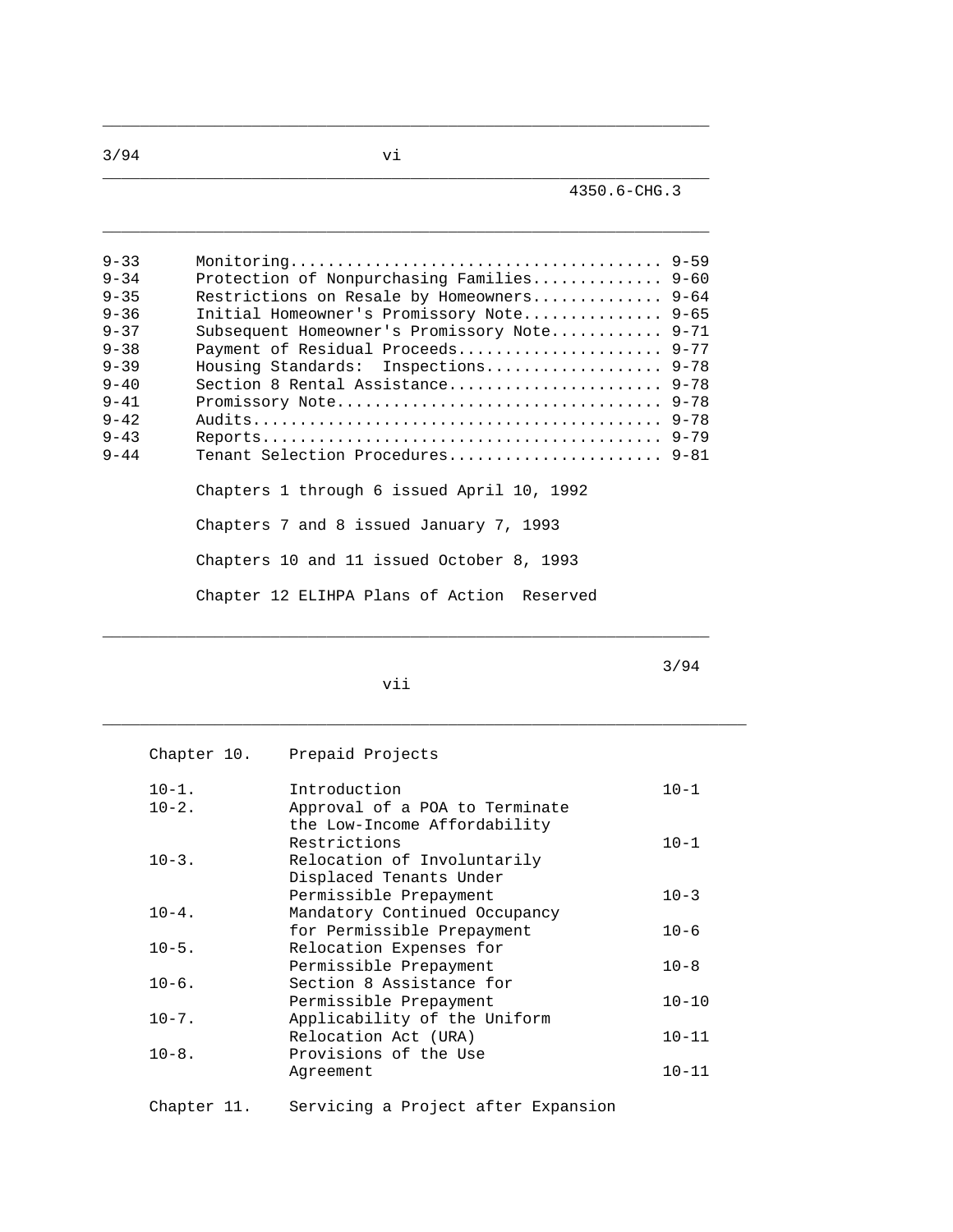|  |  |  | of the Use Agreement |
|--|--|--|----------------------|
|--|--|--|----------------------|

| Section A. |                                                                                   |           |
|------------|-----------------------------------------------------------------------------------|-----------|
|            | Introduction and Actions Required After Approval<br>of a Plan of Action to Prepay |           |
|            |                                                                                   |           |
| $11 - 1$ . | Introduction                                                                      | $11 - 1$  |
| $11 - 2$ . | Actions After Prepayment Approval                                                 | $11 - 1$  |
| Section B. |                                                                                   |           |
|            | Projects in Which Low-Income Affordability                                        |           |
|            | Restrictions Have Been Extended                                                   |           |
| $11 - 3$ . | Monitoring Projects After Approval                                                |           |
|            | of a Plan of Action (POA) to Extend                                               |           |
|            | Low-Income Affordability                                                          |           |
|            | Restrictions Through Retention                                                    |           |
|            | or Sale                                                                           | $11 - 4$  |
| $11 - 4$ . | Tenant Income Profile                                                             | $11 - 4$  |
| $11 - 5$ . | Availability of Section 8                                                         |           |
|            | Rental Assistance to Tenants                                                      | $11 - 6$  |
| $11 - 6$ . | Total Tenant Payment for Moderate                                                 |           |
|            | Income Tenants                                                                    | $11 - 9$  |
| $11 - 7$ . | Determination of Project Rent,                                                    |           |
|            | General Project Rent Increases                                                    |           |
|            | and Section 8 Contract and Gross                                                  |           |
|            | Rents                                                                             | $11 - 10$ |
|            |                                                                                   |           |

10/93

4350.6-CHG.2

| $11 - 8$<br>$11 - 9$ . | Tenant Rents<br>Tenant Leases                             | $11 - 14$<br>$11 - 20$ |
|------------------------|-----------------------------------------------------------|------------------------|
| $11 - 10$ .            | Receipt and Distribution of<br>Project Funds              | $11 - 21$              |
| $11 - 11.$             | Non-Renewal of Section 8 LMSA<br>Contract and Permissible |                        |
|                        | Prepayment                                                | $11 - 25$              |
| $11 - 12$ .            | Designation of a Low-Vacancy                              |                        |
|                        | Area                                                      | $11 - 26$              |
| $11 - 13$ .            | Violations of the Housing                                 |                        |
|                        | Ouality Standards (HOS) or Use                            |                        |
|                        | Agreement and Amended Regulatory                          |                        |
|                        | Agreement                                                 | $11 - 27$              |
| $11 - 14$ .            | Sale by a Priority Purchaser to a                         |                        |
|                        | Non-Priority Purchaser                                    | $11 - 31$              |
| $11 - 15$ .            | Partially Assisted Projects                               | $11 - 32$              |
| $11 - 16$ .            | Projects with Commercial Space                            | $11 - 33$              |
|                        |                                                           |                        |

\_\_\_\_\_\_\_\_\_\_\_\_\_\_\_\_\_\_\_\_\_\_\_\_\_\_\_\_\_\_\_\_\_\_\_\_\_\_\_\_\_\_\_\_\_\_\_\_\_\_\_\_\_\_\_\_\_\_\_\_\_\_\_\_\_\_\_\_\_\_

\_\_\_\_\_\_\_\_\_\_\_\_\_\_\_\_\_\_\_\_\_\_\_\_\_\_\_\_\_\_\_\_\_\_\_\_\_\_\_\_\_\_\_\_\_\_\_\_\_\_\_\_\_\_\_\_\_\_\_\_\_\_\_\_\_\_\_\_\_\_

\_\_\_\_\_\_\_\_\_\_\_\_\_\_\_\_\_\_\_\_\_\_\_\_\_\_\_\_\_\_\_\_\_\_\_\_\_\_\_\_\_\_\_\_\_\_\_\_\_\_\_\_\_\_\_\_\_\_\_\_\_\_\_\_\_\_\_\_\_

\_\_\_\_\_\_\_\_\_\_\_\_\_\_\_\_\_\_\_\_\_\_\_\_\_\_\_\_\_\_\_\_\_\_\_\_\_\_\_\_\_\_\_\_\_\_\_\_\_\_\_\_\_\_\_\_\_\_\_\_\_\_\_\_\_\_\_\_\_\_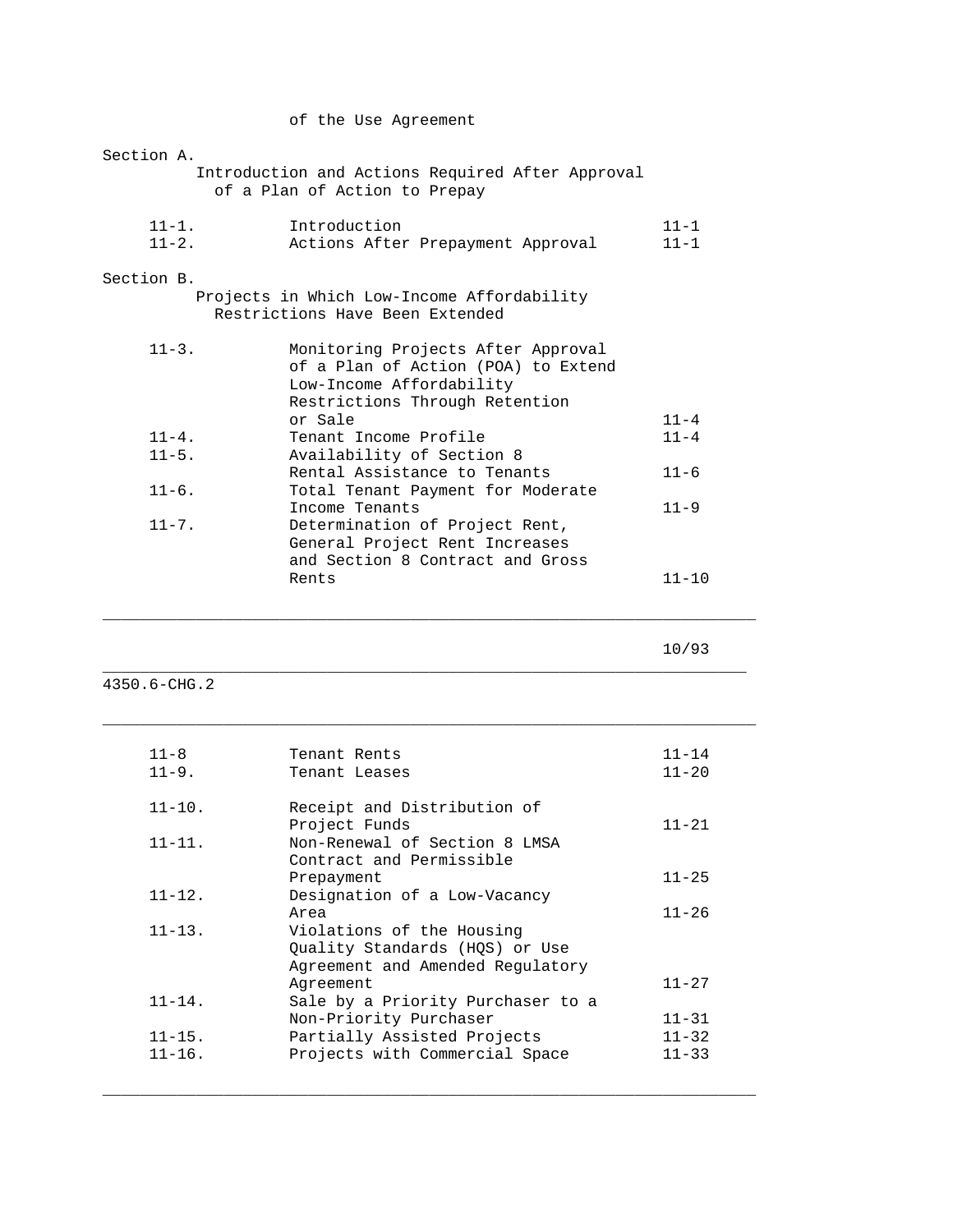APPENDICES

 $\_$  ,  $\_$  ,  $\_$  ,  $\_$  ,  $\_$  ,  $\_$  ,  $\_$  ,  $\_$  ,  $\_$  ,  $\_$  ,  $\_$  ,  $\_$  ,  $\_$  ,  $\_$  ,  $\_$  ,  $\_$  ,  $\_$  ,  $\_$  ,  $\_$  ,  $\_$  ,  $\_$  ,  $\_$  ,  $\_$  ,  $\_$  ,  $\_$  ,  $\_$  ,  $\_$  ,  $\_$  ,  $\_$  ,  $\_$  ,  $\_$  ,  $\_$  ,  $\_$  ,  $\_$  ,  $\_$  ,  $\_$  ,  $\_$  ,

| Appendix 1-1A | Timeline When Owner Extends Affordability<br>Restrictions                                                                                                    |
|---------------|--------------------------------------------------------------------------------------------------------------------------------------------------------------|
| Appendix 1-1B | Timeline When Owner Terminates<br>Affordability Restrictions                                                                                                 |
| Appendix 1-1C | Timeline When Owner Offers To Sell the<br>Project                                                                                                            |
| Appendix 1-2  | Mortgagee Letter 91-25                                                                                                                                       |
| Appendix 2-1  | Notice H91-57. Restrictions on the Sale<br>of Subsidized Rental Housing Imposed by<br>Section 181(g) of the Housing and<br>Community Development Act of 1987 |
| Appendix 2-2  | Form HUD-9610. Notice of Election to<br>Proceed: Title II or Title VI                                                                                        |
| Appendix 2-2A | Instructions for Completing Form HUD-9610                                                                                                                    |
| Appendix 3    | Form HUD-9608. Initial Notice of Intent                                                                                                                      |
| Appendix 3A   | Form HUD-9608 (Reverse side) Notice to<br>All Residents                                                                                                      |
| Appendix 3B   | Instructions for Completing Form HUD-9608                                                                                                                    |
| Appendix 3C   | Notification to Tenants of the<br>Availability of Translations of Forms<br>HUD-9608 and 9607                                                                 |
| Appendix 4    | Letter to Owners Intending to Terminate<br>Affordability Restrictions                                                                                        |
| Appendix 4A   | Information about Market Areas                                                                                                                               |
| Appendix 4B   | Information to Tenants                                                                                                                                       |
| Appendix 5-1  | Letter to Owner Transmitting Appraisal<br>Guidelines                                                                                                         |
| Appendix 5-1A | Notice to Tenants                                                                                                                                            |
| Appendix 5-2  | Form HUD-9607. Calculation of<br>Information to be returned to Owner                                                                                         |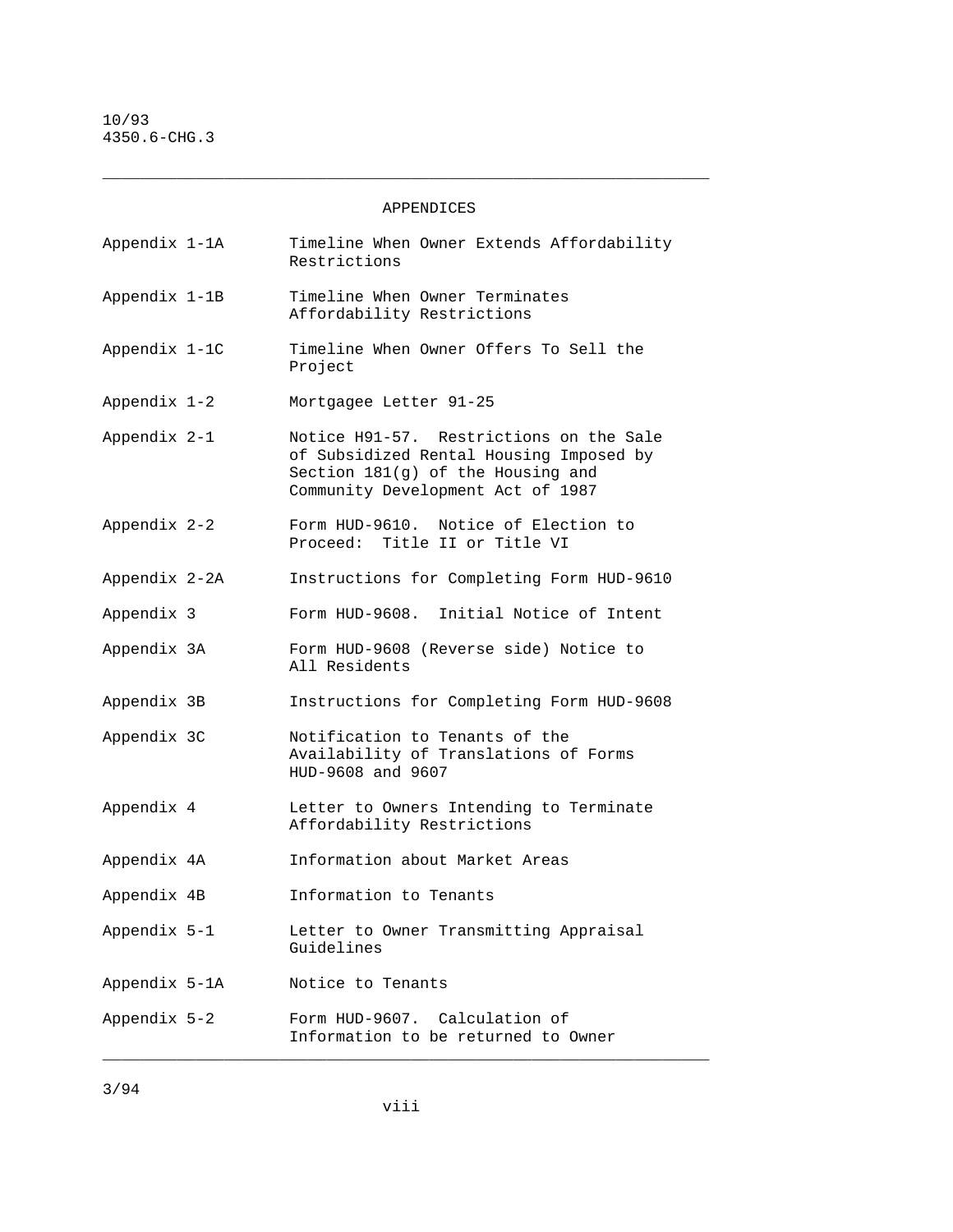| Appendix 5-3  | Letter to Owner Transmitting Information<br>for Extending Affordability Restrictions<br>Through Retention or Sale |
|---------------|-------------------------------------------------------------------------------------------------------------------|
| Appendix 5-3A | Instructions for Sales of Projects:<br>Voluntary or Mandatory Sales                                               |
| Appendix 5-3B | Required Repairs and Estimated Costs                                                                              |
| Appendix 5-3C | Notice to Tenants                                                                                                 |
| Appendix 6    | Form HUD-9609 Second Notice of Intent                                                                             |
| Appendix 6A   | Form HUD-9609 (Reverse side). Notice to<br>All Residents                                                          |
| Appendix 6B   | Instructions for Completing Form HUD-9609                                                                         |
| Appendix 7-1  | Earnest Money Deposit Worksheet                                                                                   |
| Appendix 7-2  | Notification to Nonprofit Organizations<br>of the Availability for Sale of a<br>Multifamily Housing Project       |
| Appendix 8-1  | Form HUD-50061 Evaluation of Plan of<br>Action for Incentives to Extend<br>Affordability                          |
| Appendix 8-1A | Instructions for Form HUD-50061                                                                                   |
| Appendix 8-2  | Form HUD-50062 Evaluation of a Plan of<br>Action to Retain a Project                                              |
| Appendix 8-2A | Instructions for Form HUD-50062                                                                                   |
| Appendix 8-3  | Checklist for Submission of a Plan of<br>Action to Retain a Project                                               |
| Appendix 8-4  | Checklist for Submission of a Plan of<br>Action to Sell a Project                                                 |
| Appendix 8-5  | Form HUD-9611 Low Income Housing Tax<br>Credits Certification for Owners                                          |
| Appendix 8-6  | Memorandum to State and Local Governments                                                                         |
| Appendix 8-7  | Materials LIHTC Participants Must Submit                                                                          |
| Appendix 8-8  | Checklist for Submission of a Plan of<br>Action to Terminate the Low-Income<br>Affordability Restrictions         |

\_\_\_\_\_\_\_\_\_\_\_\_\_\_\_\_\_\_\_\_\_\_\_\_\_\_\_\_\_\_\_\_\_\_\_\_\_\_\_\_\_\_\_\_\_\_\_\_\_\_\_\_\_\_\_\_\_\_\_\_\_\_\_\_\_\_\_\_\_

 $\_$  ,  $\_$  ,  $\_$  ,  $\_$  ,  $\_$  ,  $\_$  ,  $\_$  ,  $\_$  ,  $\_$  ,  $\_$  ,  $\_$  ,  $\_$  ,  $\_$  ,  $\_$  ,  $\_$  ,  $\_$  ,  $\_$  ,  $\_$  ,  $\_$  ,  $\_$  ,  $\_$  ,  $\_$  ,  $\_$  ,  $\_$  ,  $\_$  ,  $\_$  ,  $\_$  ,  $\_$  ,  $\_$  ,  $\_$  ,  $\_$  ,  $\_$  ,  $\_$  ,  $\_$  ,  $\_$  ,  $\_$  ,  $\_$  ,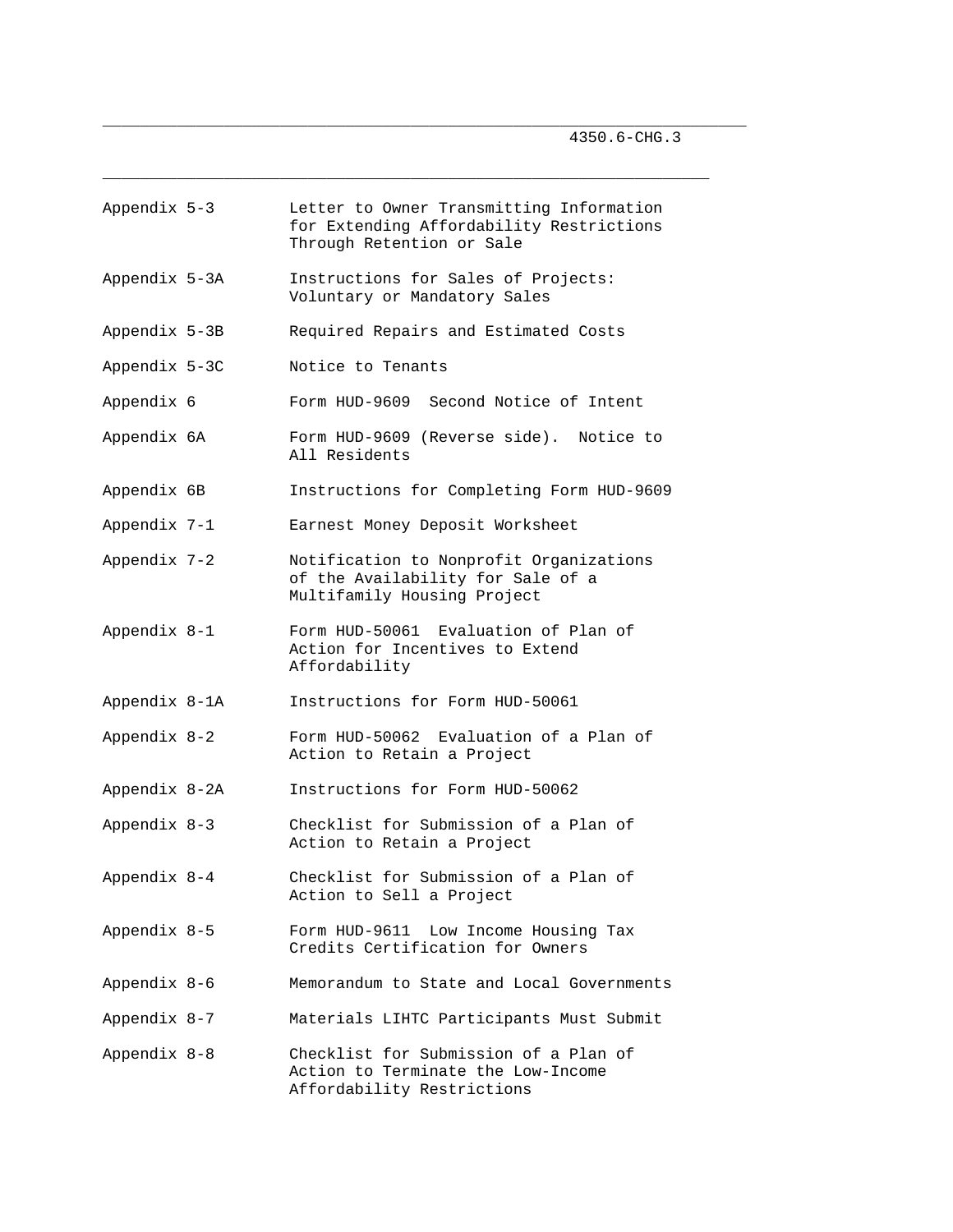ix

\_\_\_\_\_\_\_\_\_\_\_\_\_\_\_\_\_\_\_\_\_\_\_\_\_\_\_\_\_\_\_\_\_\_\_\_\_\_\_\_\_\_\_\_\_\_\_\_\_\_\_\_\_\_\_\_\_\_\_\_\_\_\_\_\_

\_\_\_\_\_\_\_\_\_\_\_\_\_\_\_\_\_\_\_\_\_\_\_\_\_\_\_\_\_\_\_\_\_\_\_\_\_\_\_\_\_\_\_\_\_\_\_\_\_\_\_\_\_\_\_\_\_\_\_\_\_\_\_\_\_\_\_\_\_

4350.6-CHG.3

| Appendix 8-9   | Guidelines for Conducting the Review of a<br>Plan of Action to Terminate Low-Income<br>Affordability Restrictions |
|----------------|-------------------------------------------------------------------------------------------------------------------|
| Appendix 9-1   | Resident Homeownership Plan Checklist                                                                             |
| Appendix 9-2   | Form HUD-91110, Evaluation of Resident<br>Homeownership Plan                                                      |
| Appendix 9-2A  | Form HUD-91110-A, Worksheet for<br>Individual Resident Homeownership<br>Feasibility                               |
| Appendix 9-2B  | Form HUD-91110-B, Summary Worksheet for<br>Resident Homeownership Feasibility                                     |
| Appendix 9-3   | Limited Equity Plan of Action Checklist                                                                           |
| Appendix 9-4   | Form HUD-50007, Evaluation of Plan of<br>Action for Limited Equity Cooperative<br>Assuming Existing Mortgage      |
| Appendix 9-5   | Notification to Non-Purchasing Tenants of<br>Available Protections                                                |
| Appendix 10-1  | Notification to Tenants of Acceptance of<br>Prepayment                                                            |
| Appendix 10-2  | Notification to Tenants of Available<br>Protection                                                                |
| Appendix 10-3  | Notification to Tenants in Low-Vacancy<br>Areas of Available Protection                                           |
| Appendix 11-1  | Form HUD-90010 Owner's Calculation of<br>Tenant Rent Phase-In Due to Approval of<br>POA                           |
| Appendix 11-1A | Form HUD-90010A<br>Calculation of Rent<br>Increase Factor                                                         |
| Appendix 11-2  | Calculation of Section 8<br>Form HUD-90011<br>Gross Rents                                                         |
| Appendix 11-3  | Calculation of Tenant<br>Form HUD-90012<br>Rents at Title VI Preservation Projects                                |

 $\_$  ,  $\_$  ,  $\_$  ,  $\_$  ,  $\_$  ,  $\_$  ,  $\_$  ,  $\_$  ,  $\_$  ,  $\_$  ,  $\_$  ,  $\_$  ,  $\_$  ,  $\_$  ,  $\_$  ,  $\_$  ,  $\_$  ,  $\_$  ,  $\_$  ,  $\_$  ,  $\_$  ,  $\_$  ,  $\_$  ,  $\_$  ,  $\_$  ,  $\_$  ,  $\_$  ,  $\_$  ,  $\_$  ,  $\_$  ,  $\_$  ,  $\_$  ,  $\_$  ,  $\_$  ,  $\_$  ,  $\_$  ,  $\_$  ,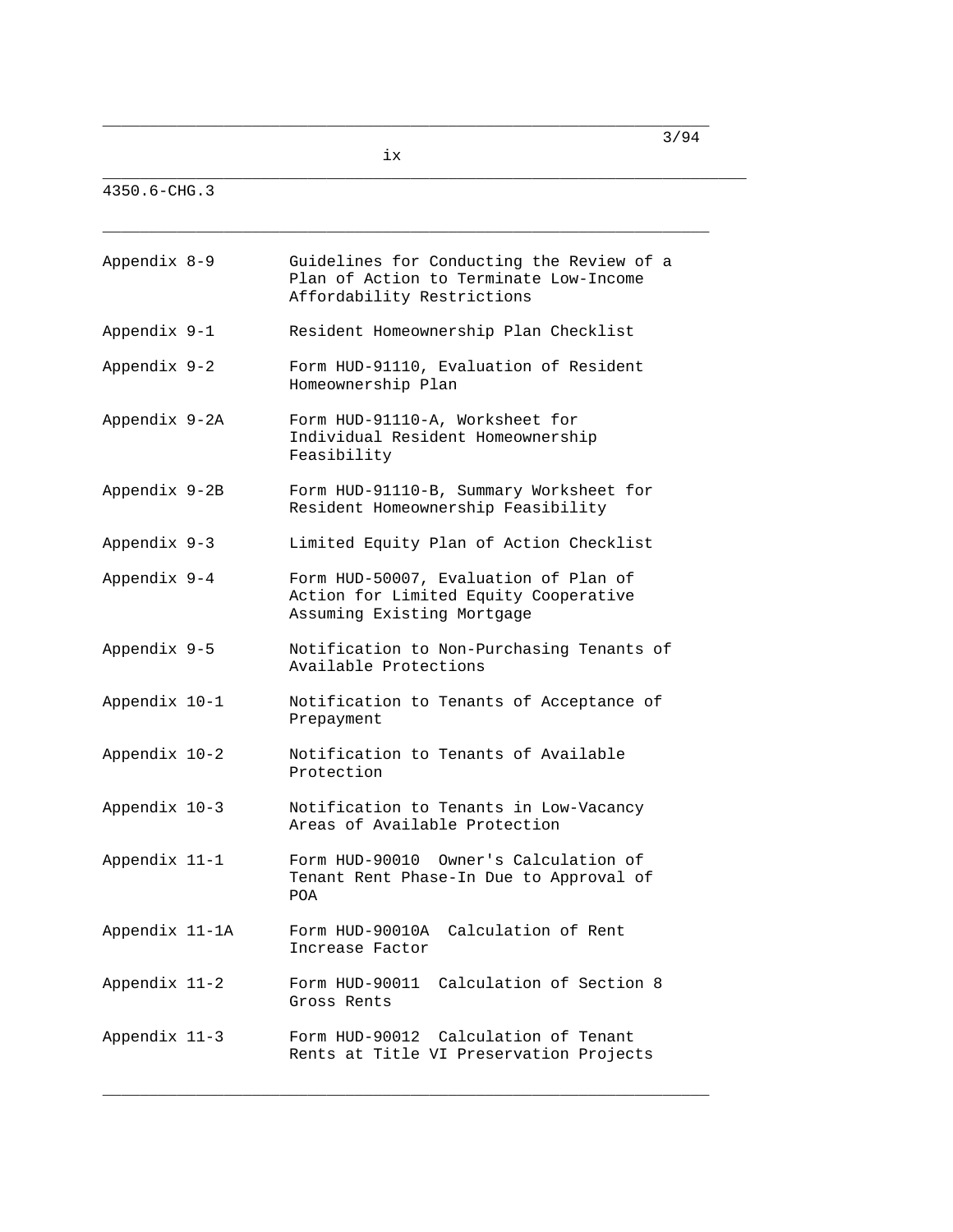#### References

\_\_\_\_\_\_\_\_\_\_\_\_\_\_\_\_\_\_\_\_\_\_\_\_\_\_\_\_\_\_\_\_\_\_\_\_\_\_\_\_\_\_\_\_\_\_\_\_\_\_\_\_\_\_\_\_\_\_\_\_\_\_\_\_\_

- 1. Subtitle A of Title VI of the National Affordable Housing Act, the Low-Income Housing Preservation and Resident Homeownership Act of 1990, 12 U.S.C. 4101 et seq., P.L. 101-625.
- 2. Title II of the Housing and Community Development Act of 1987, the Emergency Low-Income Housing Preservation Act of 1987, 12 U.S.C. 1715.
- 3. 24 CFR Part 248, amended and published in the Federal Register on April 8, 1992.
- 4. Guidelines for Determining Appraisals of Preservation Value Under the Low-Income Housing Preservation and Resident Homeownership Act of 1990, published in the Federal Register on May 8, 1992.
- 5. Mortgagee Letter 91-25 issued May 28, 1991.
- 6. Notice H91-57, Restrictions on the Sale of Subsidized Rental Housing Imposed by Section 181(g) of the Housing and Community Development Act of 1987, issued June 27, 1991.
- 7. Notice H91-29, Processing Plans of Action under the Housing and Community Development Act of 1987, issued April 9, 1991.
- 8. Implementation of the Low-Income Housing Preservation and Resident Homeownership Act of 1990 by Housing Development Staff.
- 9. Low-Income Housing; Technical Assistance Planning Grants for Resident Groups, Community Groups, Community-Based Nonprofit Organizations and Resident Councils; Notice, published in the Federal Register, September 3, 1992.
- 10. Notice H92-54, Processing Instructions for Implementation of the Low-Income Housing Preservation and Resident Homeownership Act of 1990 by Housing Development Staff, issued July 2, 1992.

 $\_$  ,  $\_$  ,  $\_$  ,  $\_$  ,  $\_$  ,  $\_$  ,  $\_$  ,  $\_$  ,  $\_$  ,  $\_$  ,  $\_$  ,  $\_$  ,  $\_$  ,  $\_$  ,  $\_$  ,  $\_$  ,  $\_$  ,  $\_$  ,  $\_$  ,  $\_$  ,  $\_$  ,  $\_$  ,  $\_$  ,  $\_$  ,  $\_$  ,  $\_$  ,  $\_$  ,  $\_$  ,  $\_$  ,  $\_$  ,  $\_$  ,  $\_$  ,  $\_$  ,  $\_$  ,  $\_$  ,  $\_$  ,  $\_$  ,

3/94